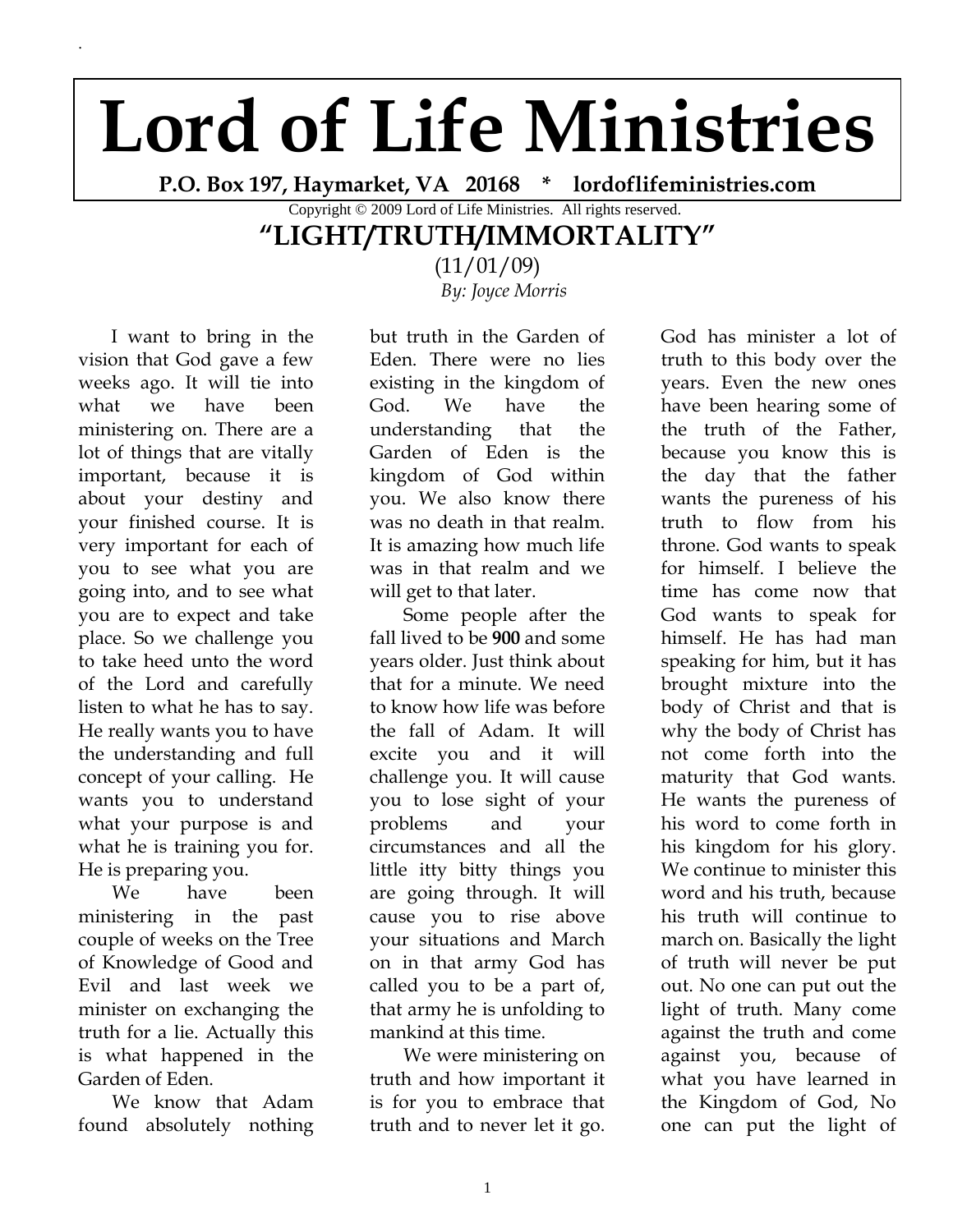truth out. His truth keeps marching on. So we have been learning that the worst deceiver is yourself. Yes you can have false prophets and false teachers, but basically the only one that can deceive you is yourself, because if you allow yourself to listen to certain things that come in your mind then you let go of the truth that God had given you. So it is important for you and I to embrace the truth. You will see that if we do not love the truth then God will turn us over to a strong delusion, and then we end up in imaginations and illusions with all the fear that is in the world today. So I find that the things that God gives us are precious.

.

I want to start out by explaining some things to you and I brought this chart so that it will be really easy for you to understand. So just overlook the printing and the drawings. I had another poster that disappeared and it showed every piece of furniture that was in the tabernacle in the Old Testament. We know that the tabernacle represents you and me. It was a foreshadow of what was to happen in us in the Kingdom of God. We have been ministering on the Light and on Truth. We have been ministering on embracing the Truth and

that you are the Light of the World. There are three different types of Lights. If you come in through this door, Jesus is the door and this is the only way you can come in to the Kingdom of God. You can try another way, but you will not be able to enter in, even though some say they have, the fact is that you can NOT enter in without the blood atonement, and without experiencing the blood of Lord Jesus Christ. He is the door, the entrance, of coming into the Kingdom and accepting Christ as your Savior. Christ is the one who made the sacrifice for you. There is another altar in the Old Testament. It was an altar where once a year an atonement was made on behalf of Israel for their sins. It could not do away with what was in man's mind because only what was pure and perfect could do that for us. So therefore, that is why the lamb was slain before the foundation of the earth. He pressed on through all that he went through and went to the cross for us so that we could understand that we have been saved by grace and by the Mercy of God. Not by your works lest any man should boast. **Eph 2:9**

Now the sixty fold is where you come in to the water baptism and there is so much in this but I don't

want to get into that because that is a separate teaching which we will do at the appointed time. But the point that I want to get across is that in that light are a people that are the righteous, who are scarcely saved. These are people that are part of the body of Christ but they are the thirty fold and have not gone on any further. They had stayed in that realm and they live by their five senses; they live by the natural light and are completely controlled by the weather. They are still very much in the world and in the system of this world; the system of Babylon. They are controlled by the natural. The next realm, the sixty fold is where Jesus told the disciples to tarry in Jerusalem until they were endued with power. So here you can see that Jesus is the way (30 fold) and the truth (60 fold) and the life (100 fold). These are the three different realms, "I am the way" "I am the truth" "I am the life".

Now this one hundred fold is the path of life and few there be that find it. There are a few that find this realm. I want to get into the main point, here in this realm the sixty fold, the light is the candlestick. It has seven stems and is all gold. In this realm their light is the candlestick. So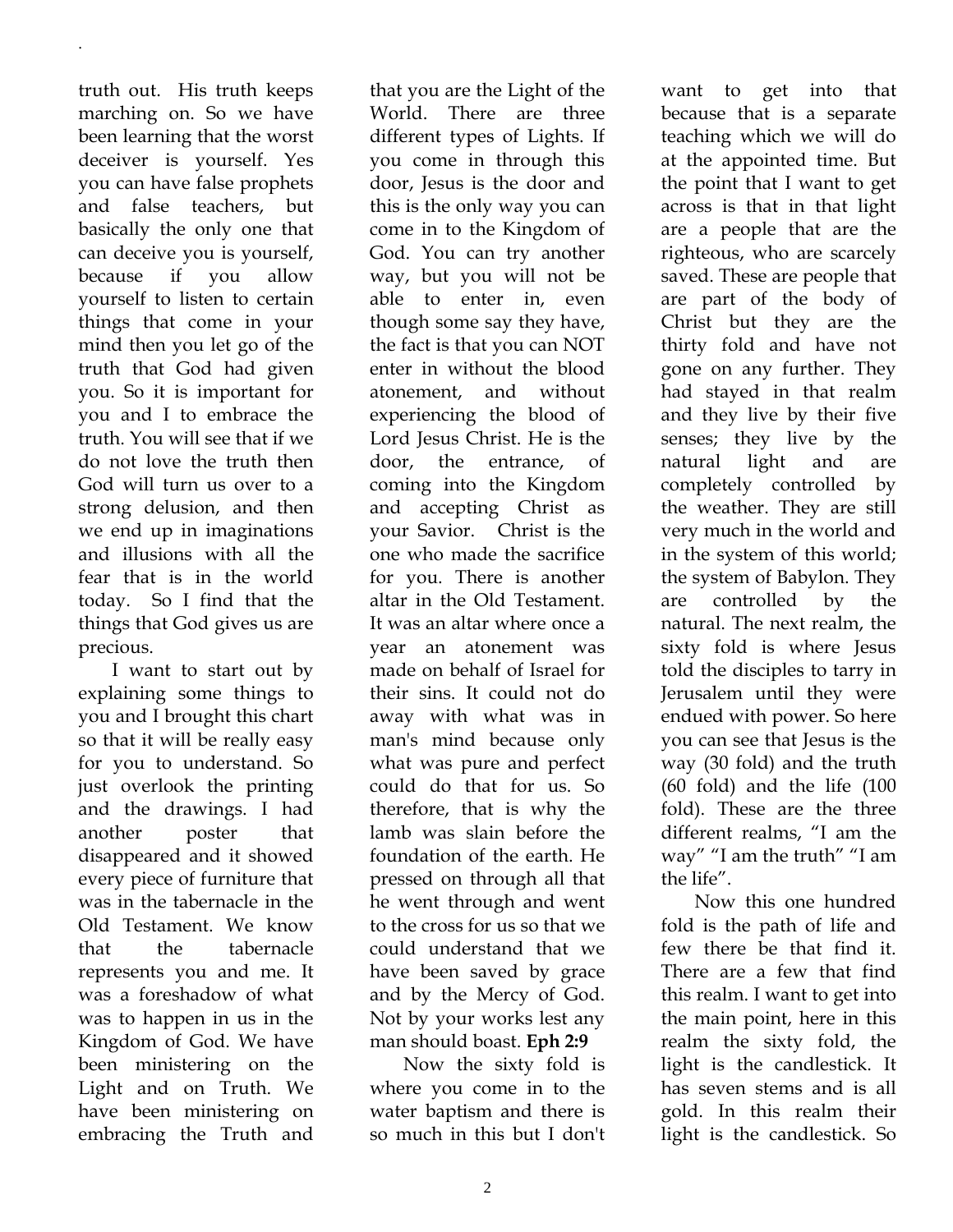when you came into this realm you were endued with power because there is only truth in the Holy Spirit. The Holy Spirit is called a he. The Holy Spirit is the Comforter. As you know the Trinity is the Father, the Son and Holy Spirit. We need all three. The Spirit enters in you when you accept Christ as your Savior but you have not been endued with power until you come into this realm, the sixty fold. When you are endued with power your heavens open and you begin to realize that there is a supernatural realm that is all around you and you begin to understand that you are a supernatural being. Therefore you have seven candlesticks which are the seven Spirits of God. This is where all gifts begin to operate; the gifts of miracles; the gifts of prophecy; the gifts of tongues; all of these are in this realm. You can find this in **ICor.12**. The people that live in this realm can have the light of prophecy, or tongues, or miracles and so forth.

.

It is interesting that this one hundred fold realm swallows up the other two realms**. Jesus said, "I am the way, I am the truth and I am life."** You become nothing but life when all things in you that are not

like him are swallowed up and everything in you bows down to the Christ. Each of these realms is to bring you into maturity where you will grow. He said,"Let us make man in our image and in our likeness." In each realm the word is coming forth to change you more and more. Not many people come that far. Some stay in the thirty fold and some stay in the sixty fold. **Jesus is the way, the truth and the life.** 

In the tabernacle of the Old Testament there was a veil, and no one could enter in accept the high priests and that was only once a year. But because of what Christ did on the cross it enabled every born again believer to come into the Holy of Holies through the blood of the Lord Jesus Christ and by the grace of God. They come into his presence, but they do not necessarily stay there. **Heb. 10: 19-23** Some go back to the thirty or sixty fold realm. They can come to the one hundred fold and have their conscience washed and they can experience the presence of the Lord. In this realm there are a people who are learning to walk in the Spirit and they are growing and maturing. In this realm there is only one piece of furniture and it is all gold. It is a mercy seat with two angels and God

becomes the light. He is the light in this realm. **The word and the truth of Christ and the Lamb of the Lord is your light and your life. Is.60:3**

You are learning the mysteries of the kingdom of God and the very heart of God. You are learning the pureness of His truth. In this realm the fire begins to burn out the wood, hay and stubble and all of the things that are not like Him. So when you desire to be more like Jesus and have a desire to be used by Him, He will begin to reveal His very heart to you and me. In this realm He begins to consume the mixture that you still have from coming out of the world. The one hundred fold realm is pure. It is the pureness of God. I have seen people come from the thirty, sixty, and one hundred fold and know the mysteries of the Kingdom of God. The mysteries are the heart of God. God loves you and He gives you the best of Himself and He desires for you to know His purpose. He wants you to know everything about His kingdom and His truth, because you are His light in the world. As He becomes your light and you have more truth, those things that are not like Him will be consumed. God is giving us the truth in order to change us into His image and His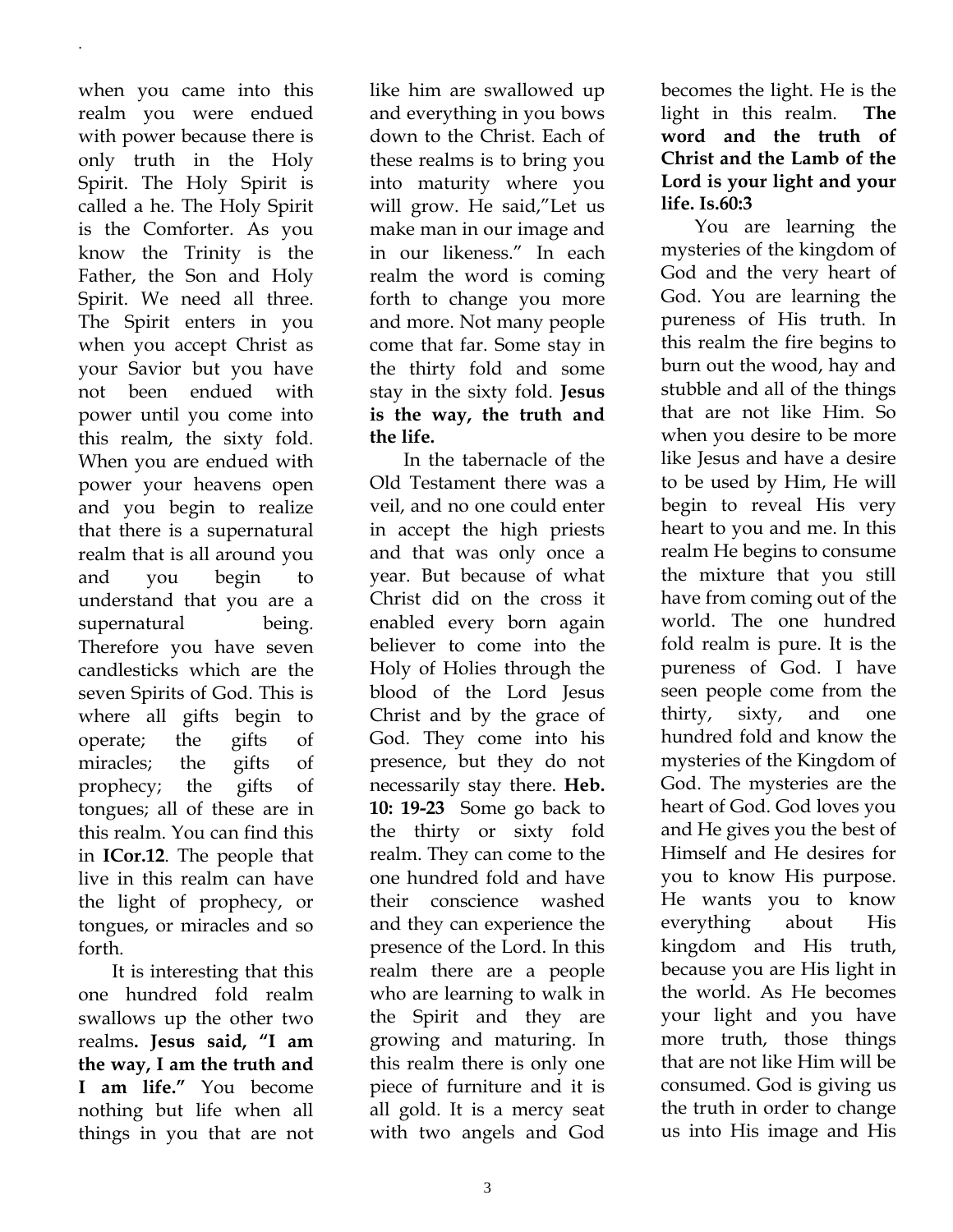## likeness. **Prov. 4:17-18**

.

The whole purpose of God is to change us into His image and His likeness. We are either in truth or we are not. When you are walking in the Spirit and you are walking in the mind of Christ, you are walking in truth. We have the word and the spirit to overshadow our minds but when our minds are not overshadowed we begin to decline and we come out of the Spirit and then we are in a lower realm where there is darkness and ignorance and ignorance is the opposite of truth. You begin to have illusions and imaginations in your mind.

We want you to understand how to apply this in your daily life. God wants to show you His heart, His desire and His truth. He doesn't want you to take it lightly, because you are responsible for everything you know. I have seen some come into this realm, (the one hundred fold) and God has reached out to them and has shared His very heart with them but although they were very excited about this, they did not embrace the word that was taught to them by God. God is patient. There are times when some people hear this teaching, but they tend to slip and slide. They may sit and hear the teachings but

they just don't understand because the veil that is on their minds has not been rent. There is a veil over the mind. The bible says that when the heart is turned to the Lord the veil is rent. **II Cor. 3:16** So as we look into the mirror which is the word and have a true relationship with the Lord along with a hunger and desire to have more of Him, you will not be able to get enough of Him. You will forever be learning and finding out more and more about Him. He has so many secrets that He wants to share with you. He desires to use you and we are about to come into what we have been waiting for, for a very long time. God wants to challenge you. It is important to continue on and to march in the truth that God has given you. We have to continue on to be that bright light that He has called us to be. Let Him shine His light out to you and I. Let Him be that personality and all that He is through you and me. You are here so that He can be expressed. He wants to express Himself through you and me to be all that He is.

He only gives the mysteries of the Kingdom to those who are willing to come aside and be disciplined. Being disciplined is not easy. There are different levels in being disciplined. When you come to Him you begin to understand that we bring a lot of baggage in, but we need to yield that baggage to the Lord and count everything as dung that we may win Christ. **Phil.3:8**  The more that we let go of, the more anointing and power we will have and this will allow us to be used by the Lord for His glory. Everything is for His glory and His purpose in this earth. So many people go through their entire life and never know what their purpose is. Every individual was created by God for a purpose and a reason for them to be here in this world. Jesus is the example for you and me to follow and as we see and understand His way and His truth we end up in this realm. You come into more of a rest in this realm and you cease from your own labors. You are one of those angels sitting at the end of the mercy seat. These two angels are facing each other. So as you are looking unto the Lord; He is the example we must follow. He is the one we are to look at. He said "follow me and none other". There are many who are following other people. They are following the signs and wonders and miracles but the Lord said, "You will know them by their fruits."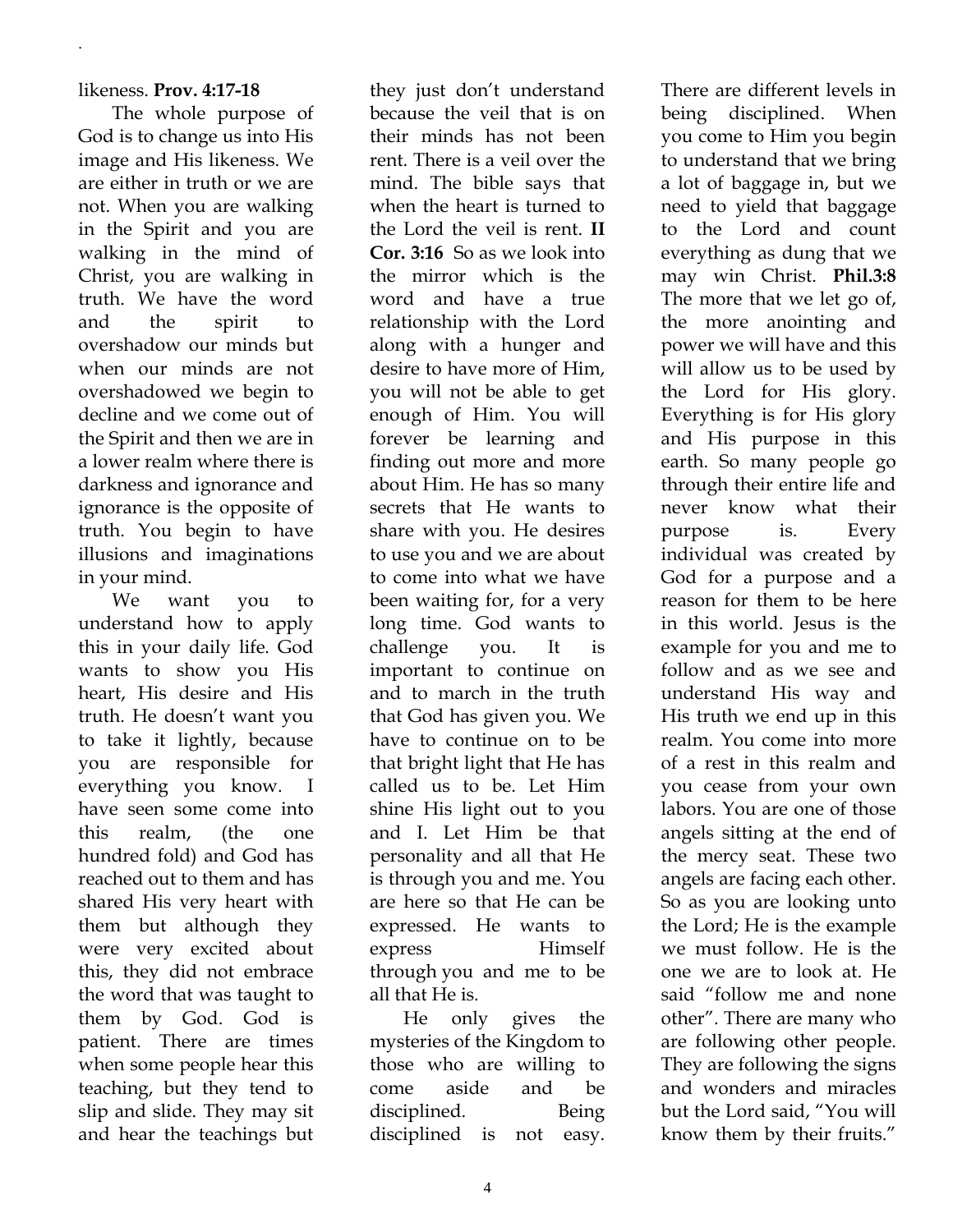You are to be an ensign to the nations and that ensign is a people who begin to come into the rest of God where they have peace no matter what is going on in their situations. They are resting in their heavenly father because they have developed a relationship and they are a people that are walking in faith. Faith has to be present in each of these realms and you will have to walk in that faith, truth and love of Christ. Faith and love are intertwined, they go together. They support one another so therefore in each realm we have to have faith.

.

The more you let God consume, change and transform your mind and your thinking you will be like Christ, because you are looking at Him. He is the author and finisher of your faith. Isn't that good news! Sometimes we get our eyes off of Him and we get our eyes on circumstances and our problems. That is when we loose sight of the word and the Spirit. God has the answer to every problem that you have. He has already made provisions for each and every one of your problems. His provision has already been made. Christ has made the provision for your healing, your deliverance, your finance and your needs when He went to the cross. God

gives His grace and mercy, but some do not continue on in Him. Time is running out, time is short. It is important to continue to yield to your Lord and Savior and to have that relationship with Him. Those who do not embrace His truth and take it to heart are taken over by a mixture and it will take them back under the candlesticks. I have seen people come here and they have heard the word and heard the very heart of God along with the mysteries of God. God has been working with them for at least ten years in regard to certain areas of their lives telling them to let go of those things that He brought to their attention. By His grace and mercy. He was patient but there came a time when He just turned them over to what they wanted. Sin is sin and God cannot accept it. This is what the Father does with us. He turns us over to the very thing that we are holding on to. This causes us to lose sight of what He has taught us. I have seen people come here and then they go back to the thirty fold realm and they do not remember what the Father has taught them because God closed the door. He shut it so they couldn't remember what He had taught them. This is the heart of God. He is so precious. He loves us so much that He desires us to have the very best of Himself. It is so important to understand the hour that we are in. It doesn't matter what hour you have come in.

There are people who will be in the thirty and the sixty fold. But how many want to be in the one hundred fold? You would not be sitting here today if you were not supposed to be in the 100 fold. Those in the 100 fold will be the ones who will inherit all things that the Father desires to give them. God has been preparing you to come out of the imaginations and the illusions in your mind. He wants you to line up with this realm of faith and trust Him daily with your life. He wants us to come to a place where we are ready for what is coming and is on the horizon. None of us has arrived yet but God has been perfecting us and has done a lot of work in us. There are a lot more of God's son's who are under more pressure than ever right now. The reason is because God is doing the final touches. He is preparing us for what is coming. There is a harvest that is coming and He is training you to finally be a beacon of light. You will be a light in the darkness. You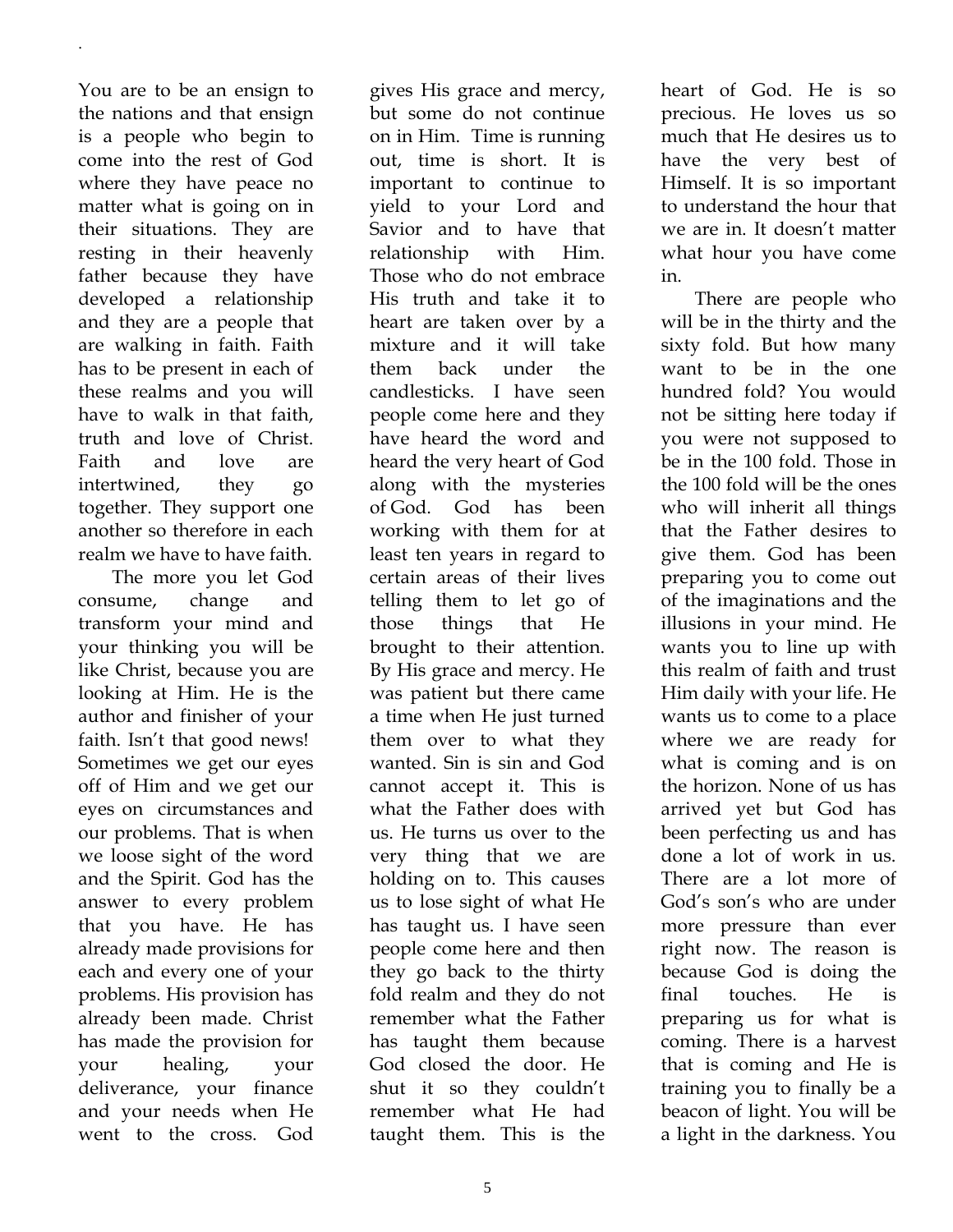will be the individual that God has chosen to shine out to people who are troubled in their mind. You are already a light but your light will be even brighter. When God is finished with you, you will be so one with Him.

.

As you read **Rev.1:16** you will see that Jesus' Light is so bright that it is as bright as the full strength of the sun. The full strength is so bright that you can not even look at it. That gives us some understanding of how Bright Jesus really is! One of the brethren had a vision that the sun was coming upon the field which is the world. The world is the field and the harvest is ready but the laborers are few. Trust me, the laborers are few! Very few people want to do what needs to be done in this hour. So in the vision, this sun was coming up from behind and darkness hit the field. The moonlight lit up the field. Today many people live by the light of the moon. The moon is a representation of the darkness. In **Rev. 12-1** it talks about the woman and she is being clothed with the sun and the moon is under her feet. The sun people whose soul is beginning to arise and they are letting their light shine and are allowing the word to work in their lives. They

are using the word daily in their lives. It is more than just hearing the word and the truth, but they are beginning to apply the truth. I know that you were tested this week. I have no doubt about it and I was too. If you failed a test this week, that's alright because we learn by our mistakes and we learn from the tests. But, you get right back up on your feet and start over again.

The Father wants you to understand that the Manchild is being birthed out of you and me. That Manchild is Christ Himself. He wants to come out of us in all that He is, in His fullness. He wants to come forth in all of His glory and excellence and He will come forth in a people and you will bear all of His glory and you will be one with Him. You will not be seen People will see nothing but only the Christ in you. Christ in you is the hope of glory; the glory upon you. God wants you to understand that the glory is now; it is not something in the future. We can have that now as we walk with Him daily and as we are more and more consistent in walking in the Spirit. Right now, the reason that the world is in this condition and in such turmoil is because many are depending on the light from

the moon which is darkness.

God is exposing everything that is in the world. He is exposing everything that is Babylon; the unrighteousness, the imagination and fear. He is also exposing the government and the nations. He is bringing everything into the light and He is shaking it. It is not going to be able to stand. But why is God doing all of this? It is because He is preparing them for the truth which is the real thing.

You may say, well I have been hearing this Kingdom message for years. When will I be able to get out there? Well let me tell you, the time is coming, and it is coming very soon. Nations are hearing it, as we get in the Spirit. But I am talking about the outward manifestation that is going to take place. God is going to manifest His truth. God showed me that there are some people who are becoming one with the Tree of Life and they are partaking of the truth and they are listening to our Savior. They are beholding the truth, and becoming the truth as well. They are obeying and walking out the truth. They are feeding off of the Tree of Life and the fruit of the Spirit. The Tree of Life is the Word and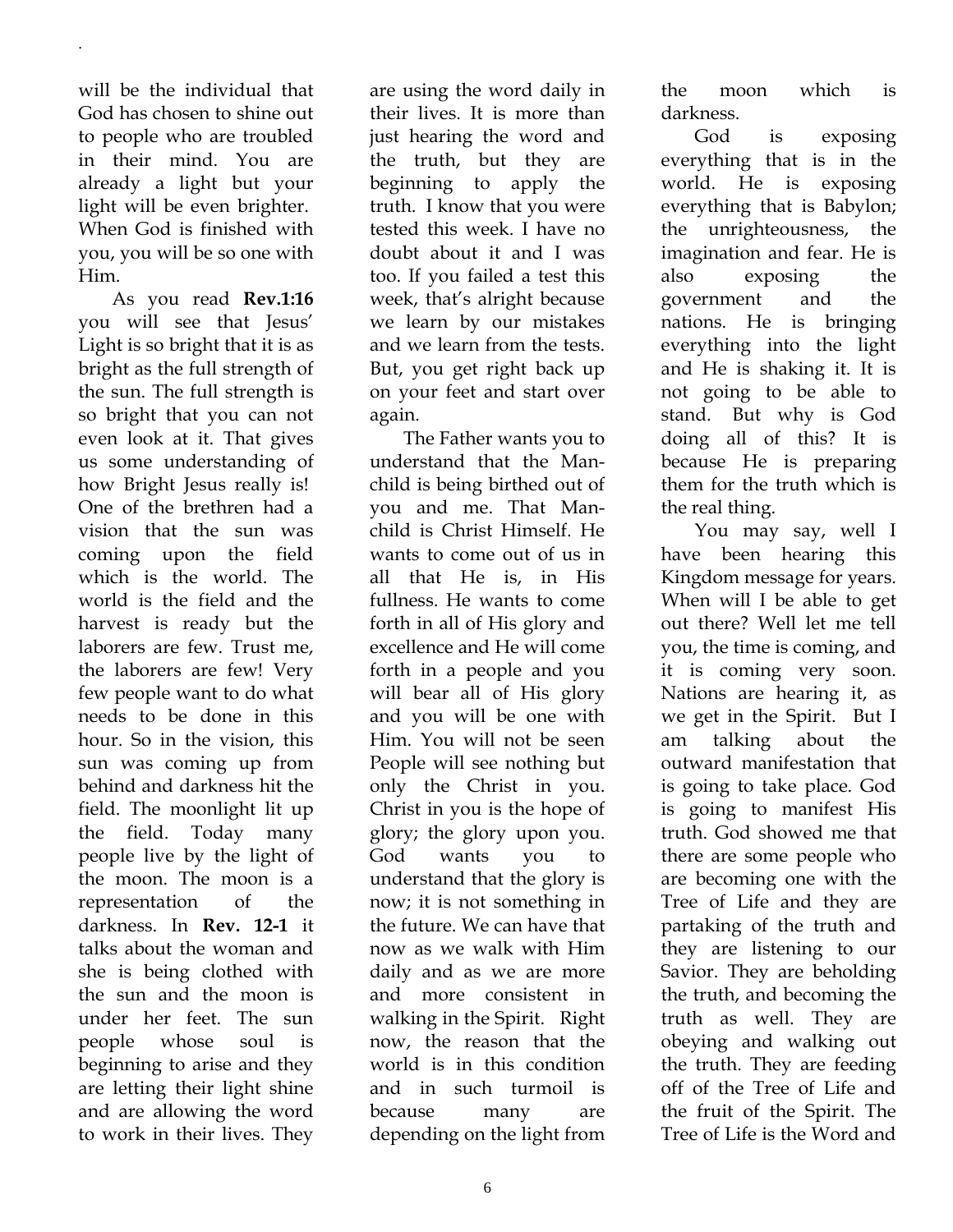the Spirit. They are feeding off of peace, joy, love and victory. They are not defeated. They are not feeding off of worry, defeat or fear but they are feeding off of Christ Himself by that love affair with their heavenly Father and they are depending on Him for everything.

.

We are always going to have surprises in our lives. We will have trials or tribulations come our way, but we are a people who do not stay down very long. It is a people that understand the word of God and they get back on their feet and they know that the truth is marching on, and that the truth of God will continue to march on. You are becoming that truth. You are becoming the Kingdom of God and the Kingdom of God will fill the whole earth and every nation will have to come to the Kingdom of God and those that don't come will be cut off. I see the nations coming. The word says kings will come to your arising. Nations will come. They have got to come and they will come to this truth. They will come and bow down to the Christ and to the King of kings and to the Lord of lords. **Is.60:1- 5** Can you imagine Russia coming into the Kingdom of God? England and China? Just to mention a few. These nations will come in and

they will bow down and those who will not will be cut off from the earth. **Ps. 37:9**

In the vision that I had, the Lord showed me this light will cover the whole world. In the vision I saw it filled the whole earth and the glory of the Lord filled the entire earth. The truth of God filled the entire earth. I saw people bowing down to the Christ, to the King of kings and the Lord of lords. They were bowing down to the very truth that is in you and me. I saw rulers in high places. They are already coming in the Spirit. I just praise God because there is something getting ready to happen even in the natural and we have been waiting for it for a very long time. This is what you have been training for. If you want to be a part of this you need to understand what God has called you to. He wants you to finish your course. He doesn't want you to give up. He doesn't want you to get upset and quit, because of all that you may be going through. All of this is training, and it is teaching you to trust Him in everything. You will have some things hit you left and right, but God always tells me to get right back up on my two feet. It is only by the grace of God, that He stands up inside of me and keeps me going!

One will say, well Sister Joyce do you have anything to back this up? I sure do!! I got up that morning and saw that with the coming of the Lord there are the sons on this side and the sons on that side and all of the glory of the faithful sons who endured to the end shall be saved. But when God cuts the wicked off the earth this world will once again be the Garden of Eden. The Kingdom of God will fill the earth and there will be no lies, no death, no worry or fear. There will be a continuing of birthing. People will be born, that is why Satan will have to be loosed again a thousand years because they have to be sifted as well. But I am trying to tell you that His glory will fill the whole earth which is all of His truth and all of His nature. Imagine this; you are going to be around people who are totally like Jesus! People totally like Him! **Rev. 20:6-7**

I see people looking at each other and not having to say a word, because they are basking so much in the love of God and the life of God and that eternal experience. They are those that will enter in that first resurrection. **"Blessed is he that hath part in the first resurrection" Rev 20:6** That is why it is so important for you to go on. I am not talking about you losing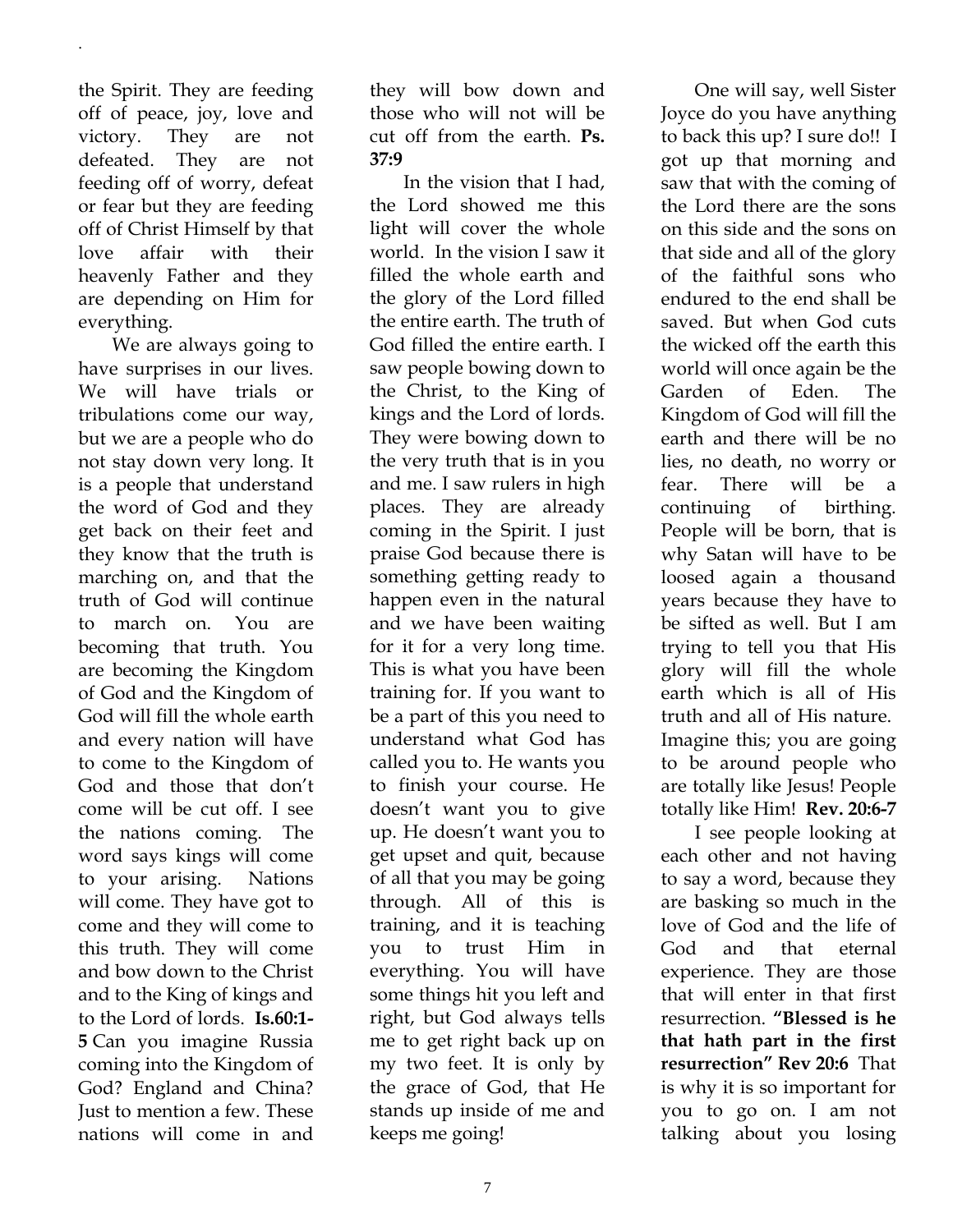your salvation, but I am talking about the first resurrection. It is the first fruit company that will enter in. There will be people that will be part of the continuation of the teaching so that they can grow and mature in Christ. In Isaiah it talks about people being born even after the millennium age. There will be no more murder or death but only life. That is something to think about, isn't it!!!

.

Now we are not to forsake the assembly of meeting with the body. It is more important to be at these meetings now than ever before. We need support from one another and we are to assemble together with one another and not to take these meetings lightly. We need to know and understand how important they are because God is teaching and training us for what He wants to give to you and me. Many are called but few are chosen. It is only those who want all that He has and all that He is. They do not want it for themselves, but they want it because they love Him so much and they understand how much He loves them. They keep falling in love with Him and they want more and more.

I asked the Lord to show me where this is in the word. God wants us to

get a hold of this truth. In **Rev 21:21 reads "The twelve gates were twelve pearls; every several gate was of one pearl and the street of the city was pure gold as it were transparent glass.** It is a people that have walked it out and gold is the nature of God. It says here, **"and I saw no temple";** this means when the Father is finished with you there will be no temple. You will not see the temple. The reason is because you will have gone all the way with Him. **Rev. 26:22 "There will be no more temple in it for the Lord God Almighty and the Lamb are the temple of it"** So it is a people that allowed God to consume their lives and everything that is in their soul that is not like Him. Therefore He has taken over your entire body to where you no longer exist. The only thing that can be seen is the Lamb and God Himself. As I said before these are a people that are coming into the one hundred fold; which is the feast of the tabernacle, to come more and more into that oneness with Christ. It says in **Rev. 21:23 "….and the city had no need of the sun, neither of the moon to shine in it for the glory of God did lighten it and the**  Lamb is the light **thereof".** They don't need the candlestick or the

natural light which is the sun and the moon because God has become their light that realm, that life, the abundant life that is in Christ Jesus!!! Jesus said **"I am come that you may have life and life more abundantly. So therefore you get that life by staying on the narrow path. That narrow path is hard and few there be that find it. The broad path is destruction. Matt. 7:13-14 But it says in Rev. 21:24; "…..the nations of them which are saved shall walk in the light of it."** What light are they talking about? What light are they going to walk in? They are going to walk in your light. They are going to walk in the truth that you have learned and understand and have been trained by in the Kingdom of God, because we are all soldiers of the Lord. Joel's army will execute the word to His people in these last days, and it will be nothing but God's truth. **Joel 2:10-11**

It says in **Rev. 21:24 that the nations of them that are saved shall walk by the light of it and the kings of the earth do bring their glory and honor to it and the gates of it shall not be shut at all by day for there shall be no night there.** If you begin to partake more and more of the truth and allow the Lord to change your thinking and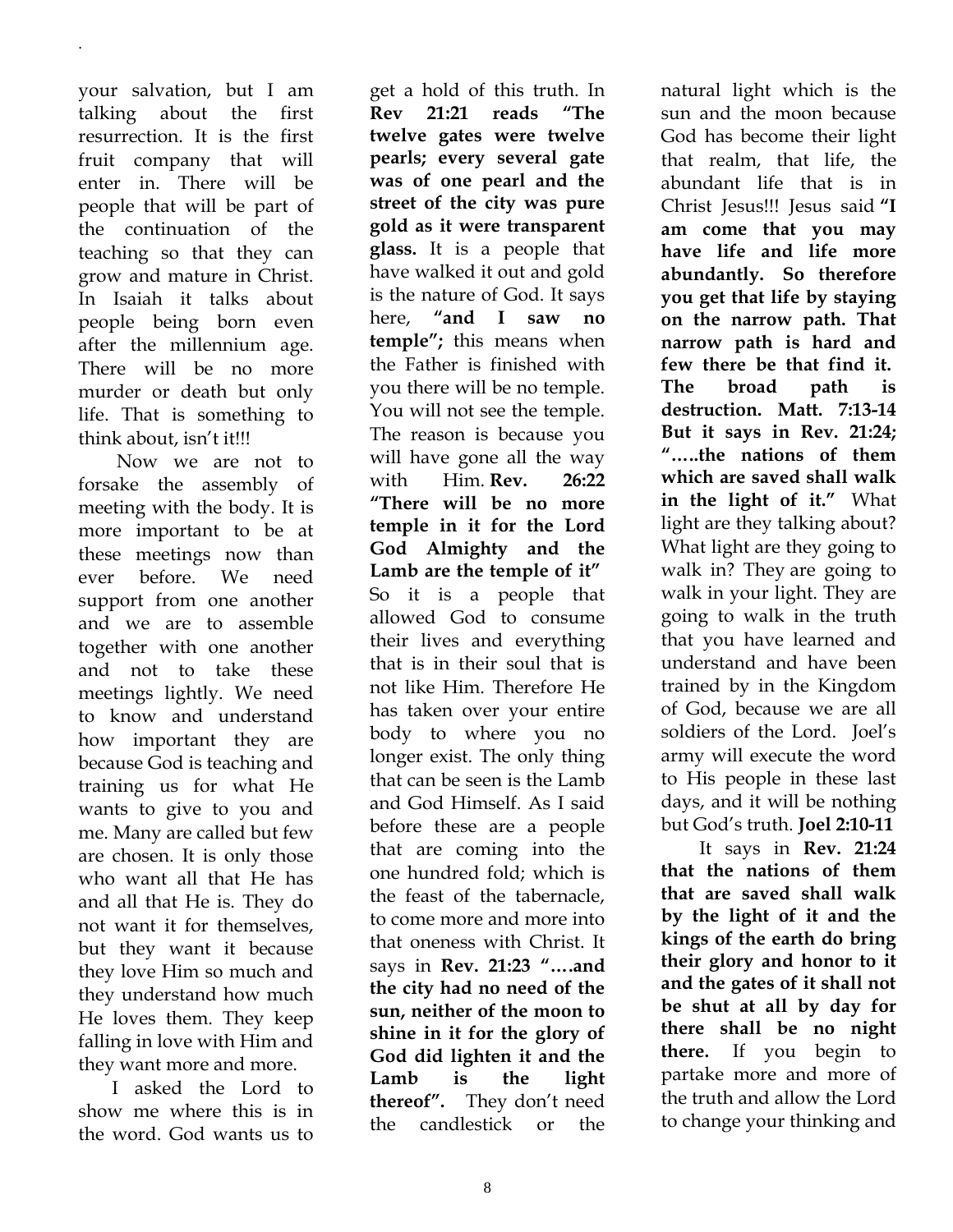to consume your imaginations and illusions then the more you will be walking out the word and become the word. That is when you don't have to think about the word but you are automatically doing it. You don't have to think about the question, "should I lay with that person?" You don't have to think about that because you are called to the light. Sin is death. The more you take on His nature the less you do what others do. You don't conform to the world. It is all about being changed into His nature and His image and likeness. God is a consuming fire! He consumes those things that are in our lives that must be consumed. Then it is no longer in our nature to do certain things anymore because He burned them out. You don't have the desire to do those things anymore. Your desire is to do His will and to do what He wants you to do. Isn't that what God is causing us to do and to become? **Rev.21:24 The nations of them who are saved shall walk the light of it and the kings of the earth do bring their glory.**

.

It is a daily experience; a daily walk with Christ and the Father is going to have a people that will embrace this truth, and not let go of it, and begin to

walk in this truth.

In the light of Christ there is no distance. His light can go all over the world. You can just sit here and you can be that light for Christ. His truth can go all over the world. You sit here and worship and praise Him and His light will go to the generations out in the world, and a truth will enter in their minds and they will wonder where did that come from? I'll never forget when we were ministering on salt. We have Salt I and Salt II newsletters. If you haven't read them, you need to get those two. The Lord was using us to minister to the young people. A lot of young people are on drugs, but God was ministering to young people in the area who were on drugs and alcohol. He was ministering to the darkness in their minds. I remember that the weight was very heavy and He was ministering to their generations and what they were connected to due to their families; the parents and grandparents and down through the line. God was going in and taking His light through those who were willing to sit here and allow the light and His truth to go forth and to enter into minds on the other side as well as this side because Jesus Christ

has the key to death and hell. Therefore, He is using a people to use the keys of the Kingdom to where He can minister and bring restoration and tear down and build up again.

We had a sister who came here after that, and about a year later she started reading Salt I and Salt II. When she read them, the Lord revealed to her that was the time that she was going through some very hard things in her life. We gave the month and the date when he was ministering to all these people. She was in the darkest time and the Lord spoke to her and said, "I ministered to you through this body and that is what brought you out of the darkness of your mind." So when you sit here you don't know who you are ministering to. You don't know who Christ is touching. You don't know who He is delivering. You are sitting here and He is preaching through you. He is preaching His truth and His life and His light and peace to many people all over the world. He is touching those that are in darkness and bringing truth to set them free. The truth of God will make you free. That is what is so wonderful about this realm.

 When we came into this God was telling us to arise,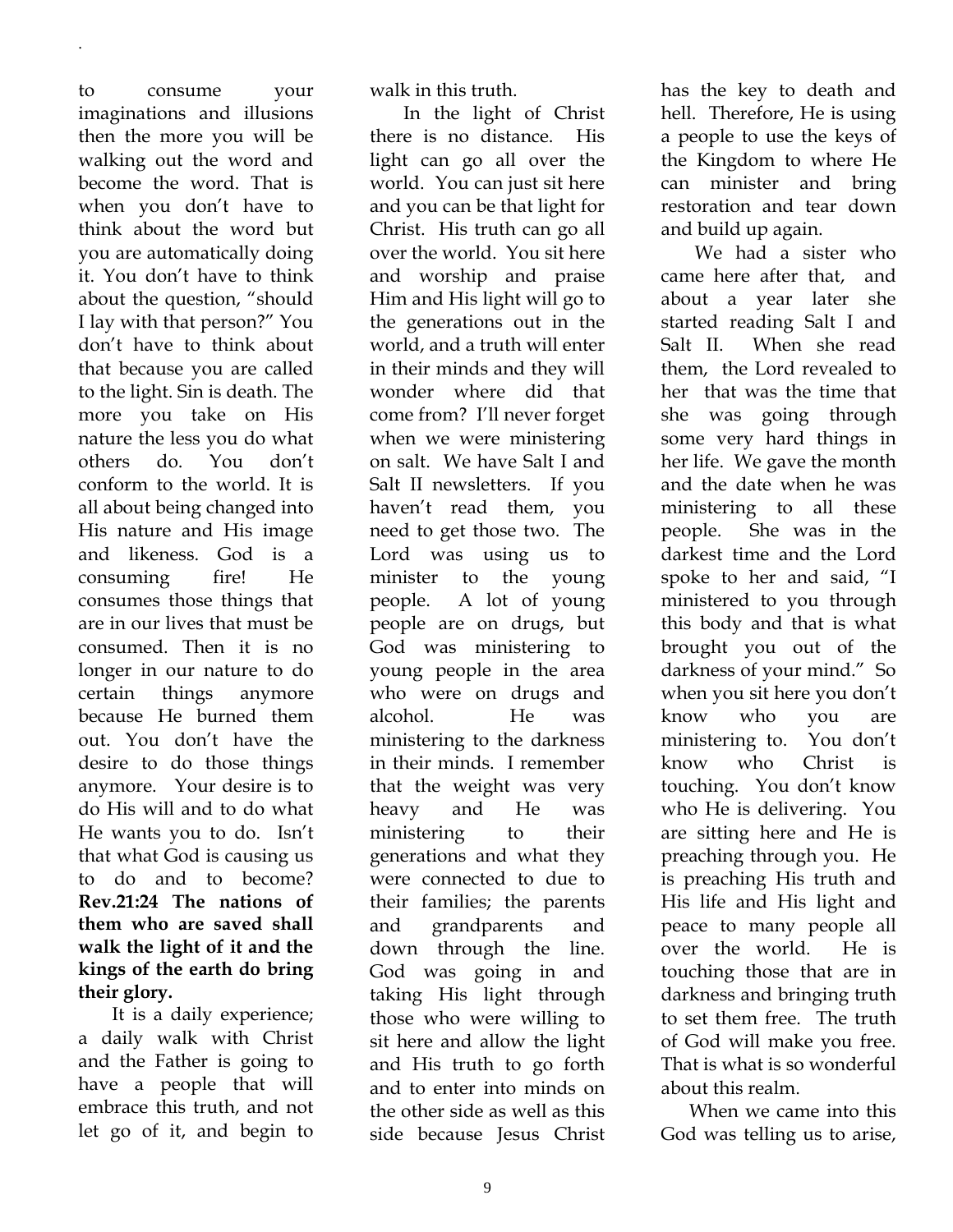and we have shared this with you before. He said arise many times. What is He telling you to arise from? He wants you to live above your circumstances and your problems. He wants you to rule over them through Christ, and to walk above your circumstances. He wants you to live in that eternal realm. That eternal realm overlaps with the realm of time. That is why time is moving so fast and nobody understands why time is moving so fast. God is even going to swallow up time. God will completely swallow up time when He fills the whole earth with His truth and all nations will begin to come to this truth when they have that tabernacle experience in God and He tabernacles Himself in His people. They will be all that He is and will come into a rest and will cease from their own labors and enjoy the peace of God and the Kingdom of God, which is righteousness, peace and joy in the Holy Spirit. All these nations will be caught up in what Christ did on the cross and they will be caught up in an eternal realm and God will swallow up time and we will be living in that eternal realm in Christ. **Isaiah 60:1:2-3**

.

 God is so good. When we first came into this realm He took us into different countries to bring change and if you want God to bring about change, you have to let the Lord deal with what is in the invisible realm. You have a supernatural realm around you and you are a supernatural being in Christ. That is who you really are. You are not this body. This body carries you around, but it does decay. Though the more you put on the incorruptible you stop the process of decaying because you are partaking life. Oh, I can't wait to get into that, but first it says here – behold gross darkness is covering the earth. This is already happening. Look at **Is. 60:1- 2.** You need to read it for yourself. There it says that all nations will come. When this truth overtakes us and all the teachings that God has given us over the years, overtakes us, it will happen. Many generations are already coming because they see the glory of the Lord when we get in the Spirit. They behold the manifestation of God's glory and His truth. That is why He is bringing the generations and they are coming from afar; from the north and south and east and west. Now, it is going to happen in the natural as well. They are going to come from every direction. All the nations will comes

to the brightness because they will need the wisdom of God. They are going to need the truth of God and the understanding of God and they will need everything that you have been learning, and everything that you have walked out, because it cannot become life until a person has walked it out. When you have experienced the truth nobody can take it away from you.

 In **Isaiah 60:4,** now it says – lift up your eyes (this is what is going to happen to us) all have gathered themselves together and their sons shall come from afar and they daughters shall be nursed at they side. So your families are going to come in. They may have laughed at you because you have walked in His Kingdom, but for the people who have laughed at you and hated you, it says here in **Is. 60:14-15** – they will come and will have to bow down to the Christ that is in you. They will bow down to the truth that is in you. It is not about you; they are bowing down to the Christ. They are bowing down to Jesus because they have need of Him. Read this whole thing because it goes along with **Rev. 21:24-25 their gates shall be open continually, day and night and all the nations and kings flow in and out.**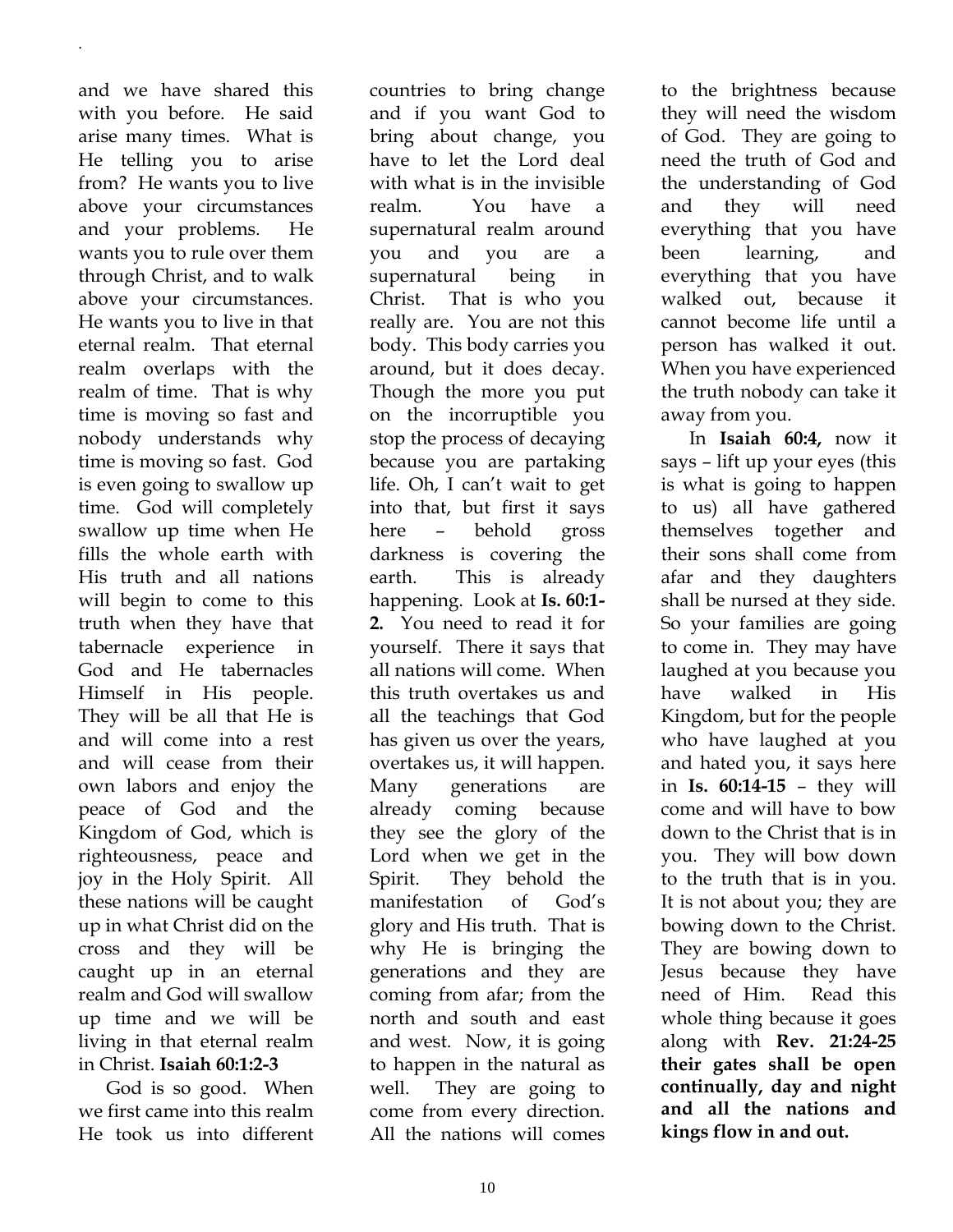**Isaiah 2:1-3** says that God is building His house in a high mountain and this high mountain will be exalted above all other mountains. This high mountain is the Kingdom of God and you are the house of the Lord. So He is building His house on this high mountain. He is not building His house in religion and traditions and doctrines of man. He is not building His house on man's beliefs. No! Except God builds the house it is built in vain. **Psalms 127:1.** There are people today who are trying to build their own house and to tell people how to build their own house, but the only way you can build your house is by allowing God to build it. God is using a people that are living in the 100 fold realm and are becoming kings and priests in the Kingdom of God. That is what this realm is all about. You are a king and a priest in the Kingdom of God.

.

 A lady came to me and she is sitting in this realm but she doesn't understand it yet. She told me that people are coming to her and they are opening up and telling her all their problems. I told her that it is happening because you are in the kingly and priestly ministry. They are confiding in you because the priest is in you. They

will come and tell you everything and you have to listen. But there you are sitting in heavenly places on this high mountain in Christ.

 The Word says you don't go and get them, but they come to you. Joseph didn't go to Israel. Israel had to come to him. God is training you and it is like a Joseph company. Joseph knew there was going to be a famine in the land and he was being trained. He was storing up the Word; an incorruptible seed. It was the truth that God had given him and all the things that he had gone through that made him what he was. They had to come and bow down to Joseph to partake of that corn of the seed that was much needed in a desperate time.

 Some people are going to enter into the immortality of Christ to where they are going to receive a glorified body. Jesus died for the entire man when He went to the cross. He died for the body, soul and spirit. We are all going back to spirit. In this thirty fold realm, people are still soulish. In the sixty fold it is more of the Spirit of Christ; more of the Spirit of the Lord.

How are we going to come out of all of this? It is going to be by faith. That is the only way. Have a love affair with your heavenly Father. It is all about His son. Everything is centered around Him and everything is for His purpose and for His glory. Jesus didn't want to be the only Son. He died so there could be many sons. He died so that many could come into the very same thing that He came into. He had the same body, but it was a glorified body when He came out of that grave. He said, I am the way; I am the truth and I am the life.

If you keep on following Him, you are going to come out of that grave that is in your mind. You are going to come out of that tomb and you are going to walk right into immortality; that body that is forever. You have a celestial body that is waiting for you. I want to tell you that Jesus went to Mount Transfiguration to show the disciples this. But it was after the sixth day. Now after your sixth day; the sixth day is the carnal man, when the Lord has swallowed up all the carnality and everything that is in your soul that represents the Adam nature you are gong to experience going to Mount Transfiguration. But, He had to come down off of that mountain to fulfill what He needed to fulfill on the cross for some people to come into the very thing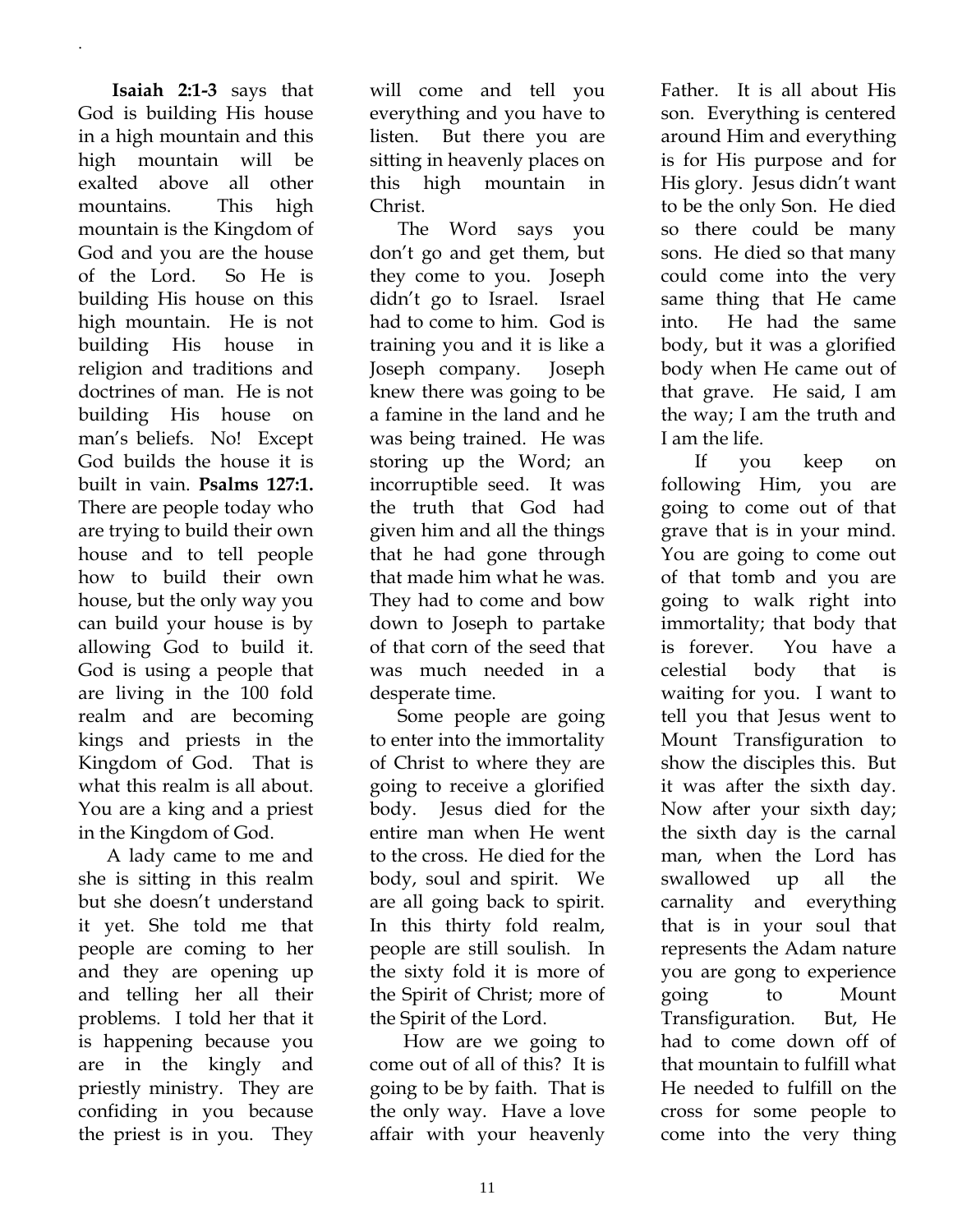that He was going to come into because He said " I am the way, the truth and the life." You keep following me. You keep becoming who I am and what I am. In doing that you are going to walk right into that glorified body just like I did.

.

After the sixth day, He only took three of them there and it was faith, hope and love. Oh Lord have mercy. John represents love, Peter represents faith, and James represents hope. Now, why am I bringing that out? There were two people who translated before Christ came and never saw death. They were translated. Lord have mercy! I hope you hear this. How could that be? Enoch was one of them. I want to get back to Mount Transfiguration and then I am going to go to Eve. I know that these are deeper truths, but take it in your heart if you don't understand it all. It is the Word of the Lord. Jesus is the example for you and me.

Now, when He went to that mountain, it says – His countenance changed. He transformed. He translated right in front of their eyes. Why was Moses and Elijah both there? They were both there because they were both translated. Moses was there because God wanted

you to see that the law could not enter into the Promise Land, but Moses could enter in because of his obedience. The law of the letter could not go in to the Promised Land and that is why He had to bring a new order which was Joshua. God brought him in because of his faithfulness, and all that he went through with Israel and they were there to encourage Christ and to remind Him and to show Him what He was going to go through on the cross, but also to show Him the joy that was set before Him. The Bible says that He endured the cross because of the joy that was set before Him. **Heb.12:2**

Jesus saw what would happen on the cross, that He was going to bring some sons into this glory but eventually, even the body of Christ would come in and be transformed into the glory and would be without spot, without wrinkle and without blemish. God is going to burn up the elements of the earth. He is going to burn up that religion and the law of the letter and He is going to burn up traditions and doctrines of man and the truth of God and His Kingdom will remain and stand forever through eternity and people that would not receive it will be cut off.

 **Psalms 37** Those who have been faithful and true will walk in this realm of faith, hope and love in Christ. They will not come down from that Mount of Transfiguration. The time is coming when He takes you up there after the sixth day when He takes you up on that mountain and that is where your mind will be completely transformed into the entirety of the mind of Christ. Your mind will be transformed into nothing but the Word of God and you become the complete Word of God and the complete truth of God. You become every truth that God has given you. You are becoming it now but you will become it in the entirety of who He is. You become what He is and you don't come down off of that mountain because when your mind is transformed then the body has to come in as well to the light and you will be swallowed up in the twinkling of an eye. Death will be swallowed up and you have put on the incorruptible and that last trump is the last truth that God wants to give His people. In the twinkling of an eye, your body will change completely into immortality.

How is that going to happen? I have to go back to Eve now. If you look at **Gen. 5:1-20,** you can see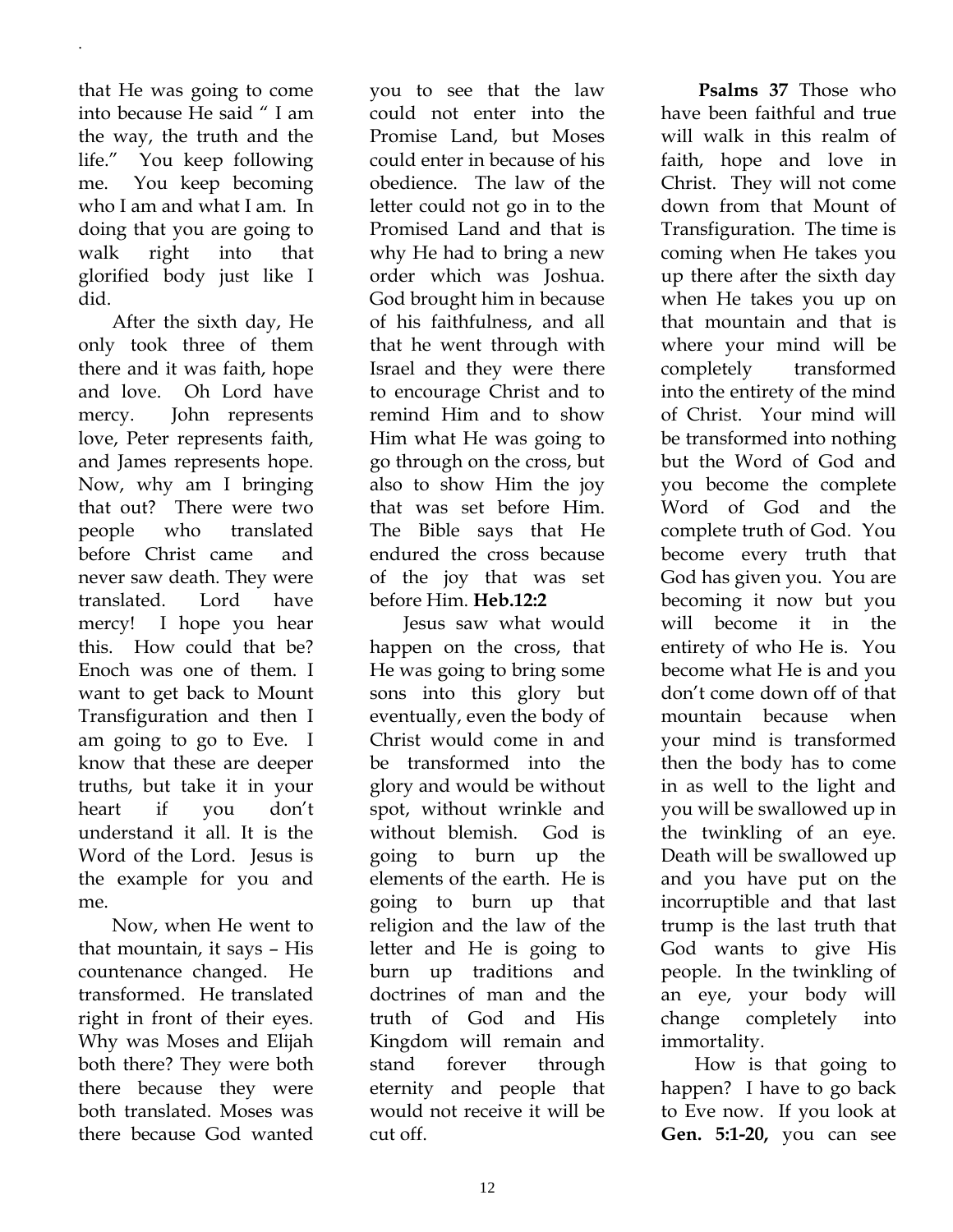how many years different ones lived. Enoch remained in the earth for 365 years. That's a long time. He was translated. God took him. Why did God take him? He took him because he walked with God. Two cannot walk together unless they agree. **Amos 3:3**. Your mind does not agree with God sometimes and at times your mind does not line up with the Word. That is for all of us. But he walked with God and he was translated. I want to tell you why he was translated. The very thing that caused him to be translated was one thing, faith. Lord have mercy! **Heb. 11:5** It didn't say that he was translated for his good works but it was by Faith. To have faith is to understand that you are walking in a supernatural realm and you have come to a place where you believe that God is who He is and what He says is true.

.

Now what gets me is that if the weatherman says that a storm is coming, everyone believes him. They don't doubt the forecast. They go to the store and stock up and get prepared. But half the time, when God speaks through me, some don't believe me. God is wanting a people to believe that He is who He is and for them to respect Him. The only way that we

can please Him is to walk by faith. Enoch pleased God because he walked with Him. He was in agreement with His Word and that is why he was translated. He didn't see death. There is going to be some people that will walk in this. I do believe that.

You might say ,well what about Paul? He said it was God's time to take him. He finished his course and everything that I called him to do he had done and he knew that he was finished and he knew it was time to go because the Spirit of God had told him. That doesn't mean that he didn't enter in because he does receive the prize. So how do we get this promise that God gives us?

Can you imagine the reaction of some when this hits the world? People are going to walk around with a glorified body and will not age. They will not age because they are not eating off of the Tree of Knowledge of Good and Evil, but they are partaking of the Tree of Life. Listen to the message on the Tree of Life.

They couldn't even plan a funeral for Enoch or for Elijah either. Today, many people are standing afar off. They will say, what happened last Sunday? I can't be at the meeting, but anything happen? These are people that are standing afar off. I want to be like Elisha. I want that double portion. If you see someone walking in this, you need to hang out with them. Do not be defeated or discouraged and don't give up because you have a destiny and it is going to be fulfilled if you walk with the Lord. And those who come in, in the last hour will get the same pay as I do. If I come in all the way to immortality you get the same thing even though you have come in, in the last hour. I told the Lord, that's not fair. No, no, I'm kidding. So, I want to finish my course. I want to go all the way and I want those forerunners to come along with me. Let's all go together. Let's all stick close to each other. Be like Elisha. He said, I am going with you Elijah. He said, you won't get it unless you see me leave. That means that we have to be watching. We can't go to sleep. We have to be ready. Jesus said I am coming in an hour that you will not know. There is a difference in being ready and getting ready. God wants us to be watchmen and not be slumbering. Be ready!!

If God tells me that a storm is coming, I ask Him to tell us what to do. I want to be ready. We are children of the day not children of the night.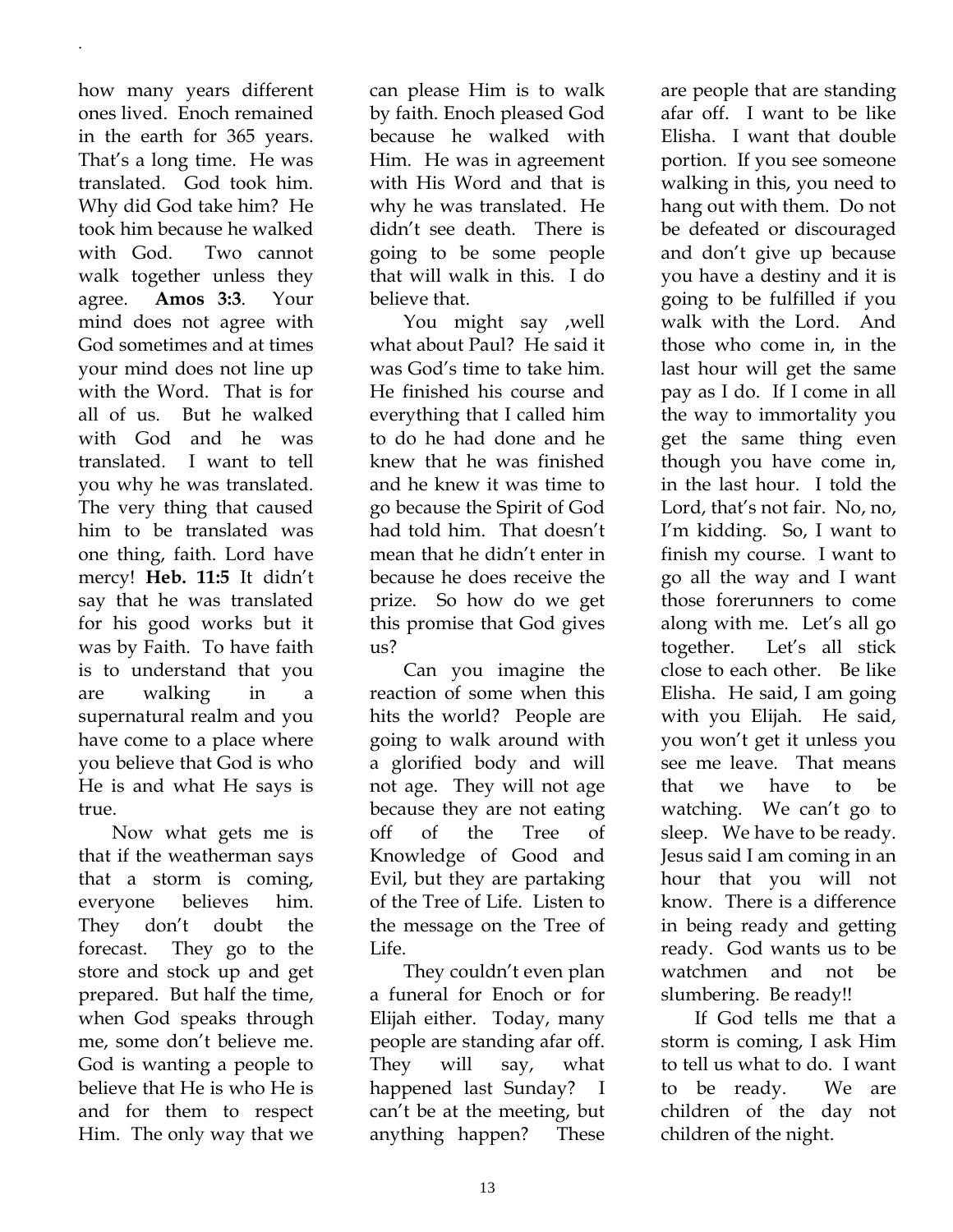Let's go to **Heb. 11:1** Faith is the substance of things hoped for and the evidence of things not seen. Let's define faith. The provision of healing has already been made; the provision of deliverance has already been made, and the provision for your needs has already been made so therefore you have to get in the realm of faith in order to pull it in. The problem is that faith and patience go together so you don't necessarily get the harvest right away. The farmer has to wait after the seeds are put in the ground. The fowls of the air come and try to steal the seed. Those are like words and thoughts that come in your mind and cause you to worry and fret over your problems. God gets you in some situations where it looks impossible and looks like nothing can get you out of the mess. But you have faith.

.

I have to give you this example. Years ago, a sister said that the Lord was going to heal or correct her eyesight. She was driving along in her car and she had taken her glasses off because God said He would heal her eyes. Though she thought she was exercising her faith, she ended up in a ditch. Some people didn't want to ride with her after that. So, faith is action. Yes, it is. But we have to know

what God is saying. We will get into more on that, but we don't have time today.

Enoch was translated by faith but he had to walk with God. In order to walk with God he had to agree with God's Word. He was walking out that Word. He was a doer of the Word and experiencing the Word in his life. The Bible says by faith Enoch was translated. By faith he was translated. That is what my Bible says. He didn't see death. Lord have mercy! It was not found. Death couldn't be found. This was his testimony. Your testimony is very important. It is not what you say and not what you reveal to others regarding our knowledge of the truth. Your testimony is that you are pleasing God.

In **Heb.11:5 – By faith Enoch was translated that he should not see death; and was not found, because God translated him; for before his translation, he had this testimony, that he pleased God.** Then it goes on and tells you how you please God. But without faith it is impossible to please Him for he that cometh to God must believe that He is and that He is a rewarded of them that diligently seek Him. So when you are seeking Him for healing, deliverance and your needs

to be met, He has already provided those things to us. So what you are seeking is for you to come into that rest where you are accepting it and believing it. For instance, even though you might have to keep your glasses on – one day you believe it and resting in it and you take your glasses off and your eyesight is getting better. That is when you can remove your glasses because the manifestation of what you believe is starting to take place and you are beginning to bring the harvest in.

We will go to **II Cor. 5:1 For we know that the tent which is your earthly home (this body is your earthly home) were dissolved we have a building of God, a house not made with hands eternal in heaven.** In other words, we have a glorified body waiting for us. Here indeed, in this (present abode, body) we sigh and groan inwardly because we yearn to be clothed over (we yearn to put on our celestial body like a garment, to be fitted out) with our heavenly dwelling. **Verse 3, So that by putting it on we may not be found naked (without a body). Verse 4, For while we are still in this tent, we groan under the burden and sigh deeply (weighed down, depressed, oppressed) – not that we**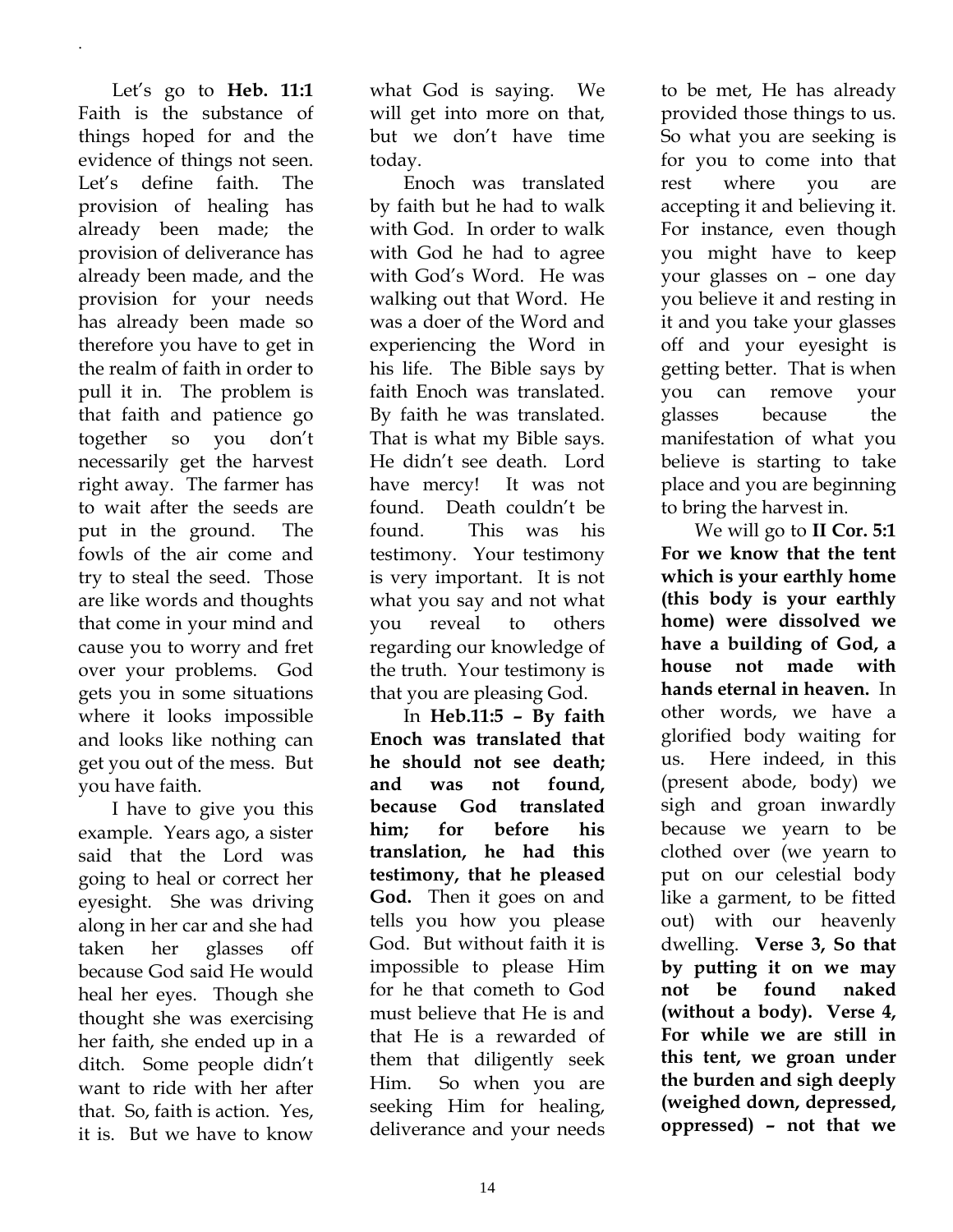**want to put off the body (the clothing of the Spirit) but rather that we would be further clothed, so that what is mortal (our dying body) may be swallowed up by life (after the resurrection). So this dying body is to be swallowed up by life. Verse 5, Now He who has fashioned us (preparing and making us fit) for this very thing is God. Who also has given us the Holy Spirit as a guarantee (of the fulfillment of His promises).**

.

You have a titled deed to this. You are entitled to it. All those that died in faith could not receive this promise because they had to wait for you and me to come in. **Heb. 11:39-40** They are waiting for us to come in and then they receive the very promise that we enter into. Lord have mercy! **Verse 6, So then we are always full of good and hopeful and confident courage; we know that while we are at home in the body, we are abroad from the home with the Lord (that is promised us). Verse 7, For we walk by faith (we regulate our lives and conduct ourselves by our conviction or belief respecting man's relationship to God and divine things with trust and holy fervor, thus we walk not by sight or appearance. Amp. IICor.** 

**5:6-7**

So God doesn't want us to walk by sight or appearance but by faith. So those who enter into this will enter in by faith.

I had a lot more to give you, but I think I gave you enough. The gist of it is that faith is in your whole entire walk. Faith is necessary for you to grow and mature. Faith becomes knowledge when you begin to walk out the truth and knowledge then that is no longer faith, because you are just doing it. It becomes a part of you. Every truth that you experience is elevated to where you know that you know that you know. Then there is no doubt, no worry and no concern. In every situation that you are in, God wants you to live by faith and to be one who will obey His word and believe it. May God continue to bless you in all of His truth as you continue with Him.